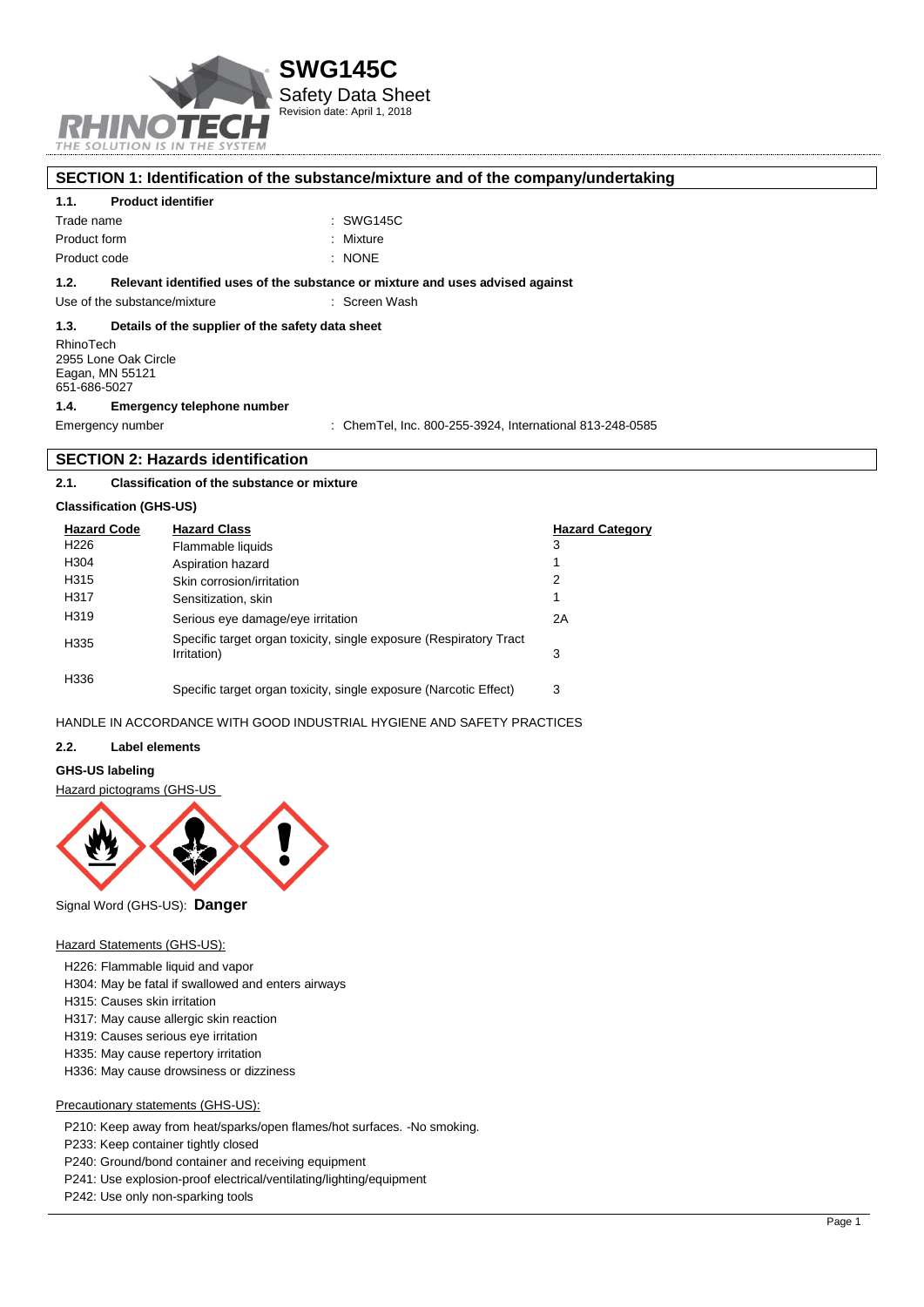## Safety Data Sheet

P243: Take precautionary measures against static charge

P261: Avoid breathing dust/fumes/gas/mist/spray

P264: Wash thoroughly after handling

P271: Use only outdoors or in a well-ventilated area

P272: Contaminated work clothing should not be allowed out of the workplace

P280: Wear protective gloves/protective clothing/eye protection/face protection

P312: Call a POISON CENTER or doctor/physician if you feel unwell

P321: Specific treatment (see SECTION 4)

P331: Do NOT induce vomiting

P362: Take off contaminated clothing and wash before reuse

P363: Wash contaminated clothing before reuse

P301+310: IF SWALLOWED: Immediately call a POISON CENTER or doctor/physician

P302+352: IF ON SKIN: Wash with soap and water

P303+361+353: IF ON SKIN (or hair): Remove/Take off immediately all contaminated clothing. Rinse skin with water/shower

P304+340: IF INHALED: Remove victim to fresh air and keep at rest in a position comfortable for breathing

P305+351+338: IF IN EYES: Rinse cautiously with water for several minutes. Remove contact lenses if present and easy to do continue rinsing

P333+313: If skin irritation or a rash occurs: Get medical advice/attention

P337+313: If eye irritation persists get medical advice/attention

P370+378: In case of fire: Use suitable extinguishing media for extinction (SEE SECTION 5)

P403+233: Store in a well ventilated place. Keep container tightly closed

P403+235: Store in a well ventilated place. Keep cool

P405: Store locked up

P501: Dispose of contents/container in accordance with local, state and federal authorities.

### **2.3. Other hazards**

No additional information available

**2.4. Unknown acute toxicity (GHS-US)**

No data available

### **SECTION 3: Composition/information on ingredients**

**3.1. Substance**

Not applicable

## **3.2. Mixture**

| <b>Name</b>                                 | CAS#       | %         |
|---------------------------------------------|------------|-----------|
| Distillates, petroleum, hydrotreated middle | 64742-46-7 | $40 - 60$ |
| Orange Terpenes                             | 5989-27-5  | $10 - 30$ |
| Dimethyl Glutarate                          | 1119-40-0  | $10 - 20$ |
| Dimethyl Succinate                          | 106-65-0   | $1 - 10$  |
| Dimethyl Adipate                            | 627-93-0   | $1 - 10$  |
| Nonylphenol Ethoxylate                      | 9016-45-9  | < 5       |

| <b>SECTION 4: First aid measures</b>                                |                                                                                                                                                                                                                             |  |  |  |
|---------------------------------------------------------------------|-----------------------------------------------------------------------------------------------------------------------------------------------------------------------------------------------------------------------------|--|--|--|
| Description of first aid measures<br>4.1.                           |                                                                                                                                                                                                                             |  |  |  |
| First-aid measures general                                          | : Never give anything by mouth to an unconscious person. If you feel unwell, seek medical advice<br>(show the label where possible).                                                                                        |  |  |  |
| First-aid measures after inhalation                                 | : IF INHALED: Remove to fresh air and keep at rest in a position comfortable for breathing Use<br>artificial respiration and oxygen if needed. Consult a physician.                                                         |  |  |  |
| First-aid measures after skin contact                               | : IF ON SKIN: Immediately rinse with plenty of water (for at least 15 minutes). If irritation persists,<br>seek medical attention.                                                                                          |  |  |  |
| First-aid measures after eye contact                                | : IF IN EYES: Rinse immediately and thoroughly, pulling the eyelids well away from the eye (15<br>minutes minimum). If irritation persists, seek medical attention.                                                         |  |  |  |
| First-aid measures after ingestion                                  | : IF SWALLOWED: Rinse mouth. Do NOT induce vomiting. Dilute stomach contents by drinking<br>water. If vomiting occurs spontaneously, keep head below hips to prevent breathing vomit into<br>lungs. Seek medical attention. |  |  |  |
| 4.2.<br>Most important symptoms and effects, both acute and delayed |                                                                                                                                                                                                                             |  |  |  |
| Symptoms/injuries                                                   | : Prolonged exposure may cause skin cracking and dermatitis in sensitive individuals. May cause<br>eye irritation                                                                                                           |  |  |  |
| Symptoms/injuries after inhalation                                  | : May cause headache, nausea and irritation of respiratory tract.                                                                                                                                                           |  |  |  |
| Symptoms/injuries after skin contact                                | : Causes skin irritation. Slight skin absorption; no toxic effects likely by this route.                                                                                                                                    |  |  |  |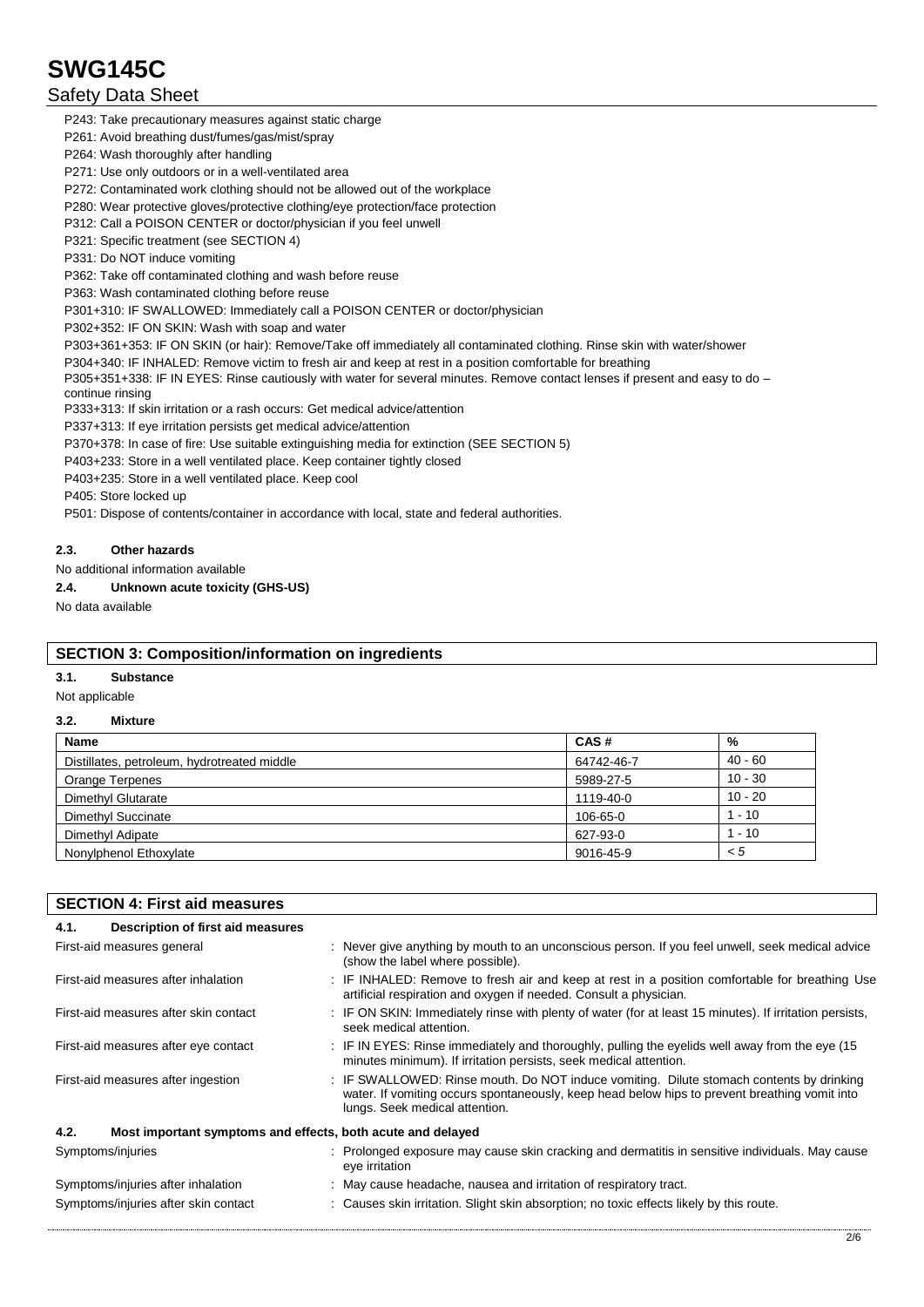| <b>SWG145C</b>                                                                             |                                                                                                                                                                                                                                                                                                                                                                                                                                                                                                                    |
|--------------------------------------------------------------------------------------------|--------------------------------------------------------------------------------------------------------------------------------------------------------------------------------------------------------------------------------------------------------------------------------------------------------------------------------------------------------------------------------------------------------------------------------------------------------------------------------------------------------------------|
| <b>Safety Data Sheet</b>                                                                   |                                                                                                                                                                                                                                                                                                                                                                                                                                                                                                                    |
| Symptoms/injuries after eye contact                                                        | : May cause eye irritation.                                                                                                                                                                                                                                                                                                                                                                                                                                                                                        |
| Symptoms/injuries after ingestion                                                          | May cause gastrointestinal irritation, nausea, vomitting, and diarrhea if swallowed.                                                                                                                                                                                                                                                                                                                                                                                                                               |
| Chronic symptoms                                                                           | No data available.                                                                                                                                                                                                                                                                                                                                                                                                                                                                                                 |
| 4.3.<br>No additional information available.                                               | Indication of any immediate medical attention and special treatment needed                                                                                                                                                                                                                                                                                                                                                                                                                                         |
|                                                                                            |                                                                                                                                                                                                                                                                                                                                                                                                                                                                                                                    |
| <b>SECTION 5: Firefighting measures</b>                                                    |                                                                                                                                                                                                                                                                                                                                                                                                                                                                                                                    |
| 5.1.<br><b>Extinguishing media</b>                                                         |                                                                                                                                                                                                                                                                                                                                                                                                                                                                                                                    |
| suitable extinguishing media                                                               | : Alcohol-resistant foam. Carbon dioxide. Dry powder. Water spray.                                                                                                                                                                                                                                                                                                                                                                                                                                                 |
| 5.2.<br>Special hazards arising from the substance or mixture                              |                                                                                                                                                                                                                                                                                                                                                                                                                                                                                                                    |
| Fire hazard                                                                                | : Flash Point $> 110$ F (Closed Cup).                                                                                                                                                                                                                                                                                                                                                                                                                                                                              |
| <b>Explosion hazard</b>                                                                    | Product is not explosive.                                                                                                                                                                                                                                                                                                                                                                                                                                                                                          |
| Reactivity                                                                                 | No dangerous reactions known under normal conditions of use.                                                                                                                                                                                                                                                                                                                                                                                                                                                       |
| 5.3.<br><b>Advice for firefighters</b>                                                     |                                                                                                                                                                                                                                                                                                                                                                                                                                                                                                                    |
| Firefighting instructions                                                                  | : Do not dispose of fire-fighting water in the environment. Exercise caution when fighting any<br>chemical fire. Use water spray or fog for cooling exposed containers.                                                                                                                                                                                                                                                                                                                                            |
| Protection during firefighting                                                             | Do not enter fire area without proper protective equipment, including respiratory protection.                                                                                                                                                                                                                                                                                                                                                                                                                      |
| <b>SECTION 6: Accidental release measures</b>                                              |                                                                                                                                                                                                                                                                                                                                                                                                                                                                                                                    |
| 6.1.                                                                                       | Personal precautions, protective equipment and emergency procedures                                                                                                                                                                                                                                                                                                                                                                                                                                                |
| General measures                                                                           | : Evacuate area. Keep upwind. Ventilate area. Spill should be handled by trained clean-up crews<br>properly equipped with respiratory equipment and full chemical protective gear (see Section 8).                                                                                                                                                                                                                                                                                                                 |
| 6.1.1.<br>For non-emergency personnel                                                      |                                                                                                                                                                                                                                                                                                                                                                                                                                                                                                                    |
| Protective equipment                                                                       | : Wear Protective equipment as described in Section 8.                                                                                                                                                                                                                                                                                                                                                                                                                                                             |
| <b>Emergency procedures</b>                                                                | Evacuate unnecessary personnel.                                                                                                                                                                                                                                                                                                                                                                                                                                                                                    |
| 6.1.2.<br>For emergency responders                                                         |                                                                                                                                                                                                                                                                                                                                                                                                                                                                                                                    |
| Protective equipment                                                                       | Approved supplied-air respirator, in case of emergency. Wear suitable protective clothing, gloves<br>and eye or face protection.                                                                                                                                                                                                                                                                                                                                                                                   |
| 6.2.<br><b>Environmental precautions</b>                                                   |                                                                                                                                                                                                                                                                                                                                                                                                                                                                                                                    |
|                                                                                            | Prevent entry to sewers and public waters. Notify authorities if liquid enters sewers or public waters.                                                                                                                                                                                                                                                                                                                                                                                                            |
| 6.3.<br>Methods and material for containment and cleaning up                               |                                                                                                                                                                                                                                                                                                                                                                                                                                                                                                                    |
| For containment                                                                            | : Prevent entry to sewers and public waters. Contain any spills with dikes or absorbents to prevent<br>migration and entry into sewers or streams.                                                                                                                                                                                                                                                                                                                                                                 |
| Methods for cleaning up                                                                    | : Soak up spills with inert solids, such as clay or diatomaceous earth as soon as possible. Place in<br>a suitable container for disposal in accordance with the waste regulations (see Section 13).                                                                                                                                                                                                                                                                                                               |
| Reference to other sections<br>6.4.                                                        |                                                                                                                                                                                                                                                                                                                                                                                                                                                                                                                    |
| No additionnel information available                                                       |                                                                                                                                                                                                                                                                                                                                                                                                                                                                                                                    |
| <b>SECTION 7: Handling and storage</b>                                                     |                                                                                                                                                                                                                                                                                                                                                                                                                                                                                                                    |
| 7.1.<br><b>Precautions for safe handling</b>                                               |                                                                                                                                                                                                                                                                                                                                                                                                                                                                                                                    |
| Precautions for safe handling                                                              | Do not handle until all safety precautions have been read and understood. Keep away from heat,<br>sparks and open flame. Use proper grounding and bonding. Store in cool well ventilated area.<br>Keep container closed when not in use. Use only with adequate ventilation. Wear proper safety<br>equipment including chemically resistant gloves and safety glasses or goggles. Wash thoroughly<br>after handling. Do not breathe mist or vapor. Do not get in eyes. Avoid contact with skin. Do not<br>swallow. |
|                                                                                            |                                                                                                                                                                                                                                                                                                                                                                                                                                                                                                                    |
| 7.2.<br>Conditions for safe storage, including any incompatibilities<br>Storage conditions | : Keep only in the original container in a cool, well ventilated place away from : heat sources. Keep                                                                                                                                                                                                                                                                                                                                                                                                              |
|                                                                                            | container tightly closed.                                                                                                                                                                                                                                                                                                                                                                                                                                                                                          |
| 7.3.<br>Specific end use(s)                                                                |                                                                                                                                                                                                                                                                                                                                                                                                                                                                                                                    |
| No additional information available                                                        |                                                                                                                                                                                                                                                                                                                                                                                                                                                                                                                    |
| <b>SECTION 8: Exposure controls/personal protection</b>                                    |                                                                                                                                                                                                                                                                                                                                                                                                                                                                                                                    |
| 8.1.<br><b>Control parameters</b>                                                          |                                                                                                                                                                                                                                                                                                                                                                                                                                                                                                                    |

No OSHA and ACGIH PEL's or TLV's for the listed ingredients of this product unless stated below: NO DATA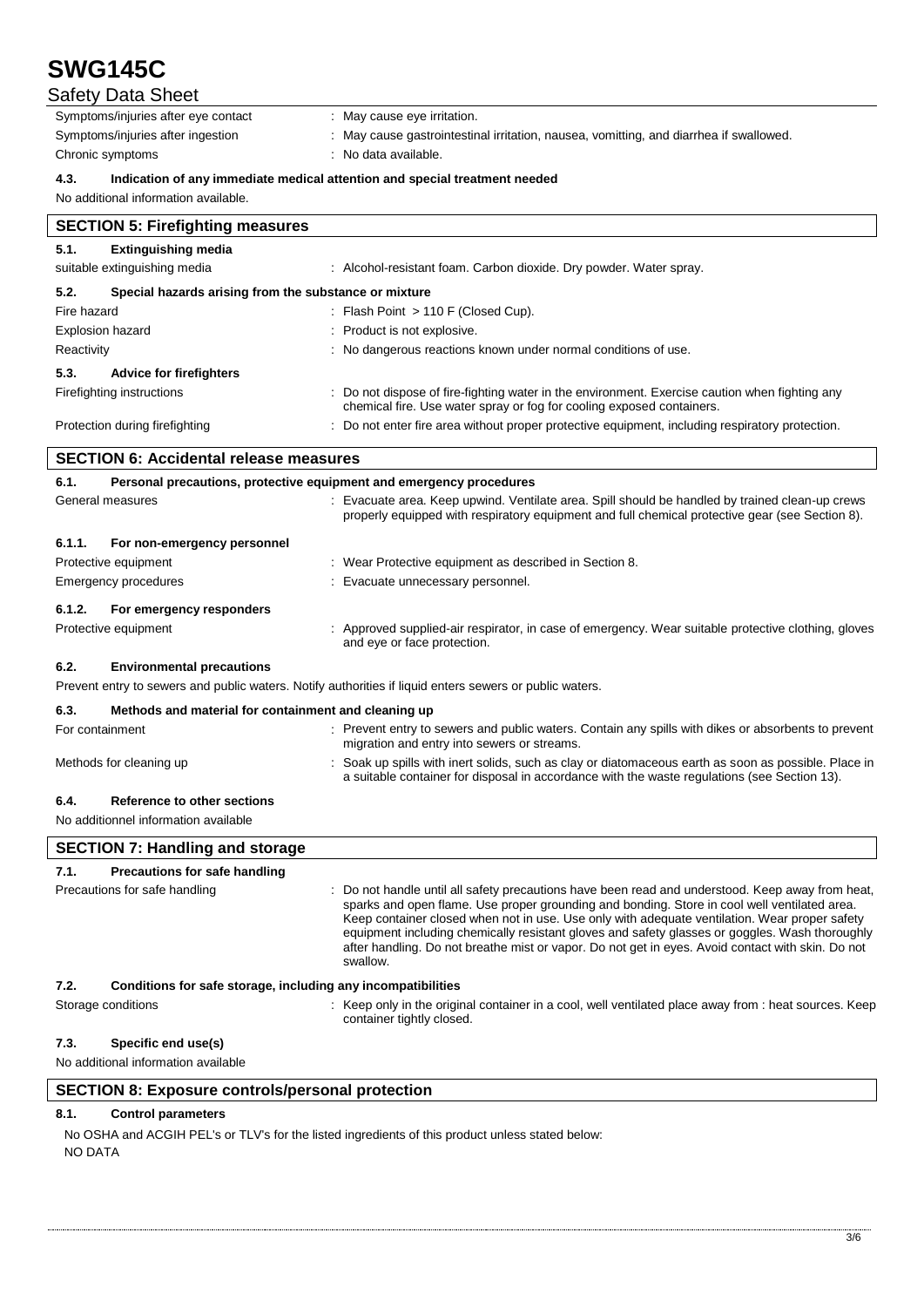Safety Data Sheet

| <b>Exposure controls</b><br>8.2. |                                                                                                                                                                                                                                   |
|----------------------------------|-----------------------------------------------------------------------------------------------------------------------------------------------------------------------------------------------------------------------------------|
| Personal protective equipment    | : Face shield. Gloves. Protective clothing. Protective goggles. Respiratory protection of the<br>dependent type.                                                                                                                  |
| Hand protection                  | : Chemical resistant gloves.                                                                                                                                                                                                      |
| Eye protection                   | : Eye protection, including both chemical splash goggles and face shield, must be worn when<br>possibility exists for eye contact due to spraying liquid or airborne particles.                                                   |
| Skin and body protection         | : Wear long sleeves. Wear suitable protective clothing.                                                                                                                                                                           |
| Respiratory protection           | : In case of inadequate ventilation wear respiratory protection. If handling results in dust, mist, or<br>aerosols, special ventilation may be required to avoid exceeding exposure limits for nuisance or<br>oil mist particles. |

## **SECTION 9: Physical and chemical properties**

#### **9.1. Information on basic physical and chemical properties**

| Physical state                              | Liquid                      |
|---------------------------------------------|-----------------------------|
| Appearance                                  | Clear Liquid.               |
| Color                                       | No data available           |
| Odor                                        | Solvent.                    |
| <b>Odor Threshold</b>                       | No data available           |
| рH                                          | No data available           |
| Relative evaporation rate (butyl acetate=1) | No data available           |
| Melting point                               | No data available           |
| Freezing point                              | No data available           |
| Boiling point                               | No data available           |
| Flash point                                 | > 110 F (Closed Cup).       |
| Self ignition temperature                   | No data available           |
| Decomposition temperature                   | No data available           |
| Flammability (solid, gas)                   | No data available           |
| Vapor pressure                              | No data available           |
| Relative vapor density at 20 °C             | No data available           |
| Relative density                            | $0.89 \ @ \ 25 \ ^{\circ}C$ |
| Solubility                                  | No data available           |
| Log Pow                                     | No data available           |
| Log Kow                                     | No data available           |
| Viscosity, kinematic                        | No data available           |
| Viscosity, dynamic                          | No data available           |
| <b>Explosive properties</b>                 | No data available           |
| Oxidizing properties                        | No data available           |
| Explosive limits                            | No data available           |
|                                             |                             |

#### **9.2. Other information**

No additional information available

### **SECTION 10: Stability and reactivity**

## **10.1. Reactivity**

No dangerous reactions known under normal conditions of use.

#### **10.2. Chemical stability**

Stable under recommended handling and storage conditions (see section 7).

#### **10.3. Possibility of hazardous reactions**

None known.

#### **10.4. Conditions to avoid**

Sparks. Heat. Open flame. Sun Light.

#### **10.5. Incompatible materials**

Strong acids, strong bases, strong oxidizing agents.

#### **10.6. Hazardous decomposition products**

Thermal decomposition generates : Carbon oxides

## **SECTION 11: Toxicological information**

## **11.1. Information on toxicological effects**

Oral LD50: > 2000 mg/kg (rat) Calculated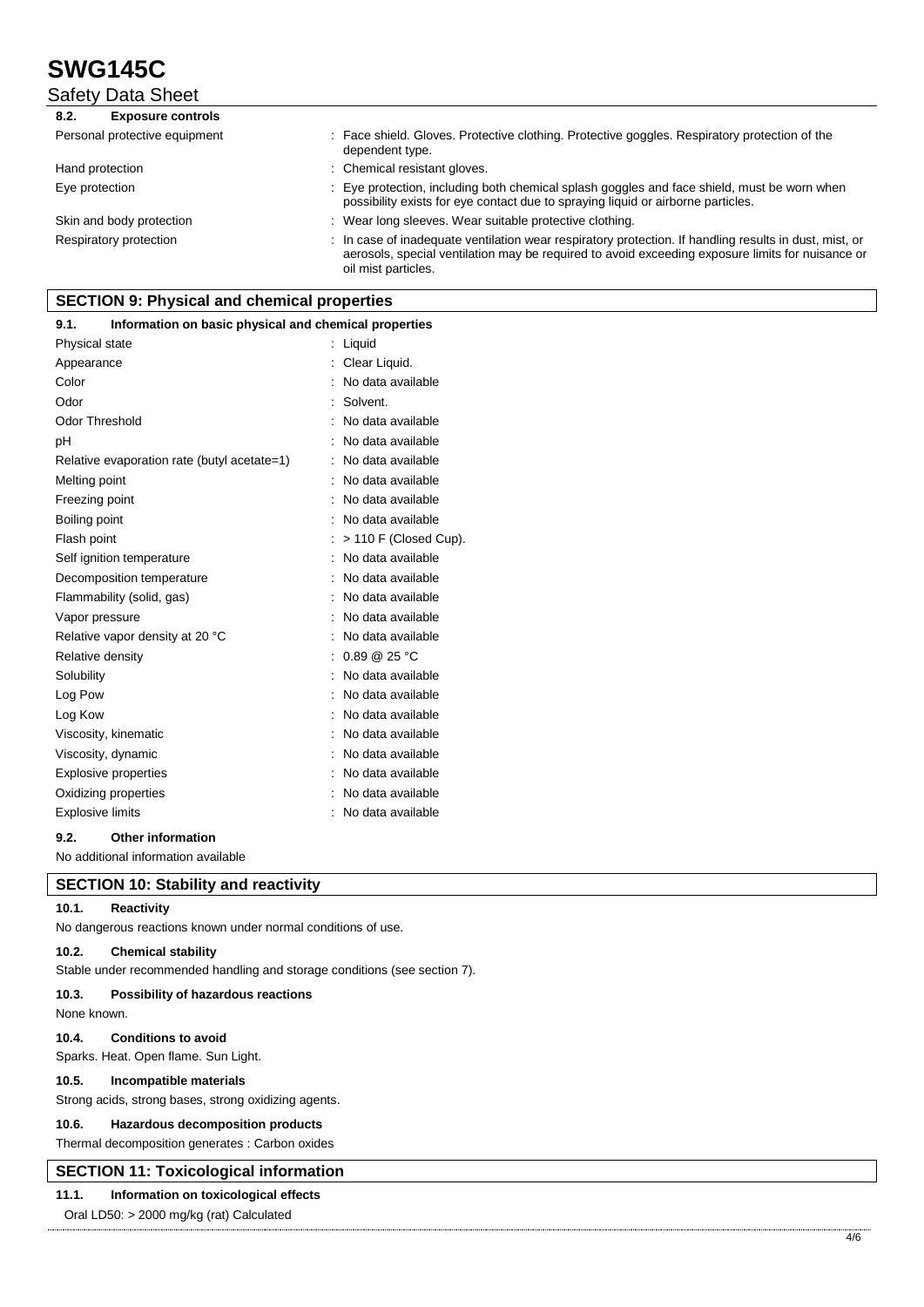## Safety Data Sheet

Dermal LD50: > 2000 mg/kg (rabbit) Calculated Inhalation LC50: > 5 mg/l (Dust/Mist-rat) Calculated

| Skin corrosion/irritation                             | : Causes skin irritation.                        |
|-------------------------------------------------------|--------------------------------------------------|
| Serious eye damage/irritation                         | : Causes eye damage.                             |
| Respiratory or skin sensitization                     | : May cause skin irritation and senzitzation.    |
| Germ cell mutagenicity                                | : Not classified                                 |
| Carcinogenicity                                       | : Not classified                                 |
| Reproductive toxicity                                 | : Not classified                                 |
| Specific target organ toxicity (single exposure)      | : Respiratory tract irritation, narcotic effect. |
| Specific target organ toxicity (repeated<br>exposure) | : Not classified                                 |
| Aspiration hazard                                     | : May be fatal if swallowed and enters airways   |
| Symptoms/injuries after inhalation                    | $:$ See SECTION 4                                |
| Symptoms/injuries after skin contact                  | : See SECTION 4.                                 |
| Symptoms/injuries after eye contact                   | : See SECTION 4                                  |
| Symptoms/injuries after ingestion                     | : See SECTION 4.                                 |
| Chronic symptoms                                      | : No data available.                             |
| Notes:                                                | No data available.                               |
|                                                       |                                                  |

## **SECTION 12: Ecological information**

| 12.1.                                      | Toxicity                                                                                                                                                                   |  |                                                                                                                                                                        |  |
|--------------------------------------------|----------------------------------------------------------------------------------------------------------------------------------------------------------------------------|--|------------------------------------------------------------------------------------------------------------------------------------------------------------------------|--|
|                                            | No Data                                                                                                                                                                    |  |                                                                                                                                                                        |  |
| 12.2.                                      | Persistence and degradability                                                                                                                                              |  |                                                                                                                                                                        |  |
|                                            | No Data                                                                                                                                                                    |  |                                                                                                                                                                        |  |
| 12.3.                                      | <b>Bioaccumulative potential</b>                                                                                                                                           |  |                                                                                                                                                                        |  |
|                                            | No Data                                                                                                                                                                    |  |                                                                                                                                                                        |  |
| 12.4.                                      | <b>Mobility in soil</b>                                                                                                                                                    |  |                                                                                                                                                                        |  |
|                                            | No Data                                                                                                                                                                    |  |                                                                                                                                                                        |  |
| 12.5.                                      | Other adverse effects                                                                                                                                                      |  |                                                                                                                                                                        |  |
|                                            | No Data                                                                                                                                                                    |  |                                                                                                                                                                        |  |
| <b>SECTION 13: Disposal considerations</b> |                                                                                                                                                                            |  |                                                                                                                                                                        |  |
| 13.1.                                      | Waste treatment methods                                                                                                                                                    |  |                                                                                                                                                                        |  |
|                                            | Waste treatment methods                                                                                                                                                    |  | : Do not discharge to public wastewater systems without permit of pollution control authorities. No<br>discharge to surface waters is allowed without an NPDES permit. |  |
|                                            | Dispose in a safe manner in accordance with local/national regulations. Do not allow the product<br>Waste disposal recommendations<br>to be released into the environment. |  |                                                                                                                                                                        |  |

## **SECTION 14: Transport information**

#### **14.1. UN number, proper shipping name, class and packaging group.:**

Domestic Ground Shipments Proper Shipping Name: Combustible Liquid, NOS ( In Bulk > 110 Gal. Only) (Petroleum Hydrocarbon) UN 1268 Pkg III \*Note: In containers of 119 gallons or less, this product is not regulated by DOT Hazard Class: 3.3 ID Number: UN1268 Label Requirements: Combustible Liquid (In Bulk> 110 Gal. Only) Reportable Quantity: None **14.2. Additional information**

## **SECTION 15: Regulatory information**

### **15.1. US Federal regulations**

**TSCA Inventory:** The components of this product are listed.

**SARA Section 311/312, Hazard Category (40CFR 370.2):** Acute and chronic health hazard, Fire hazard.